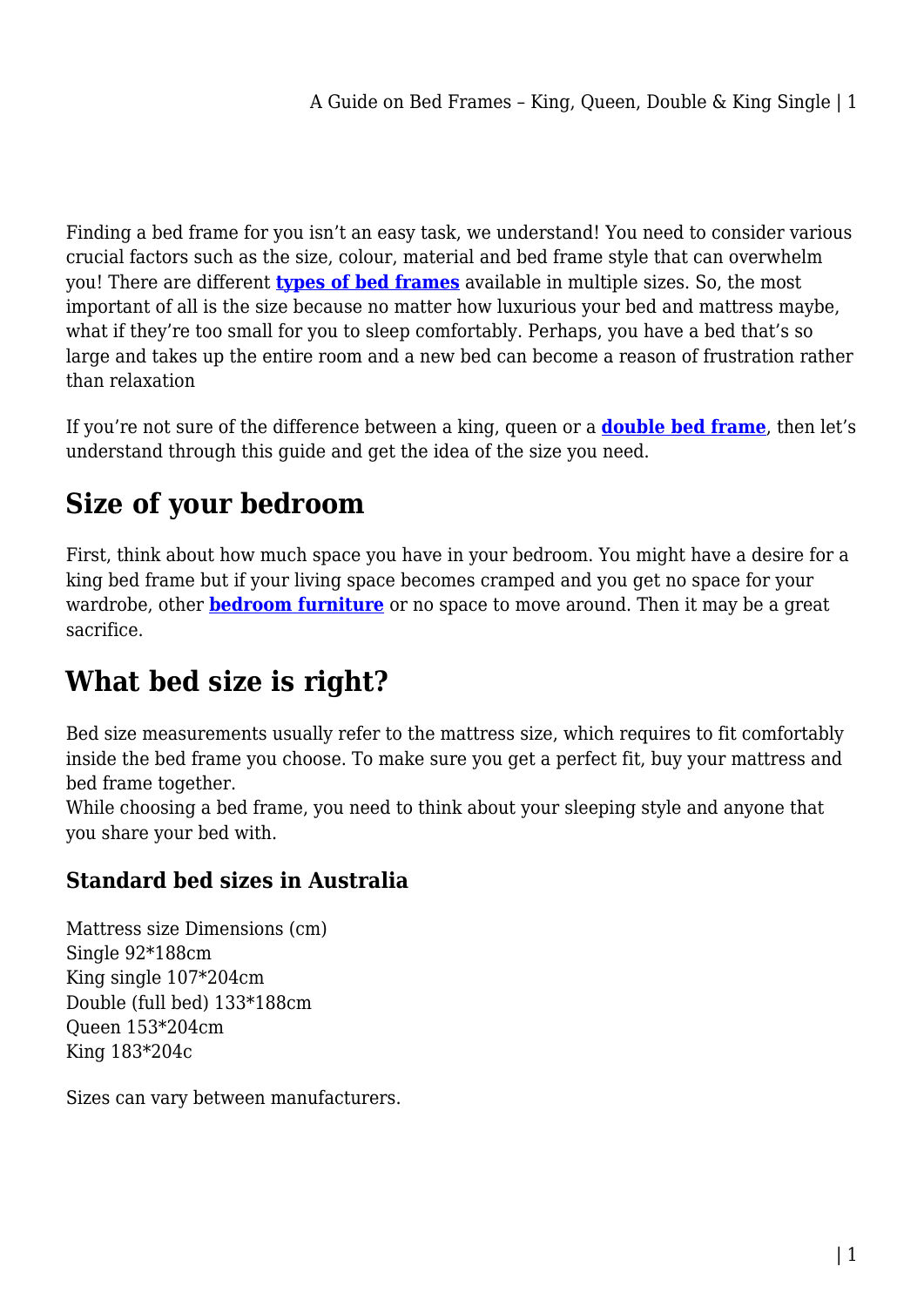### **Single bed**



A **[single bed](https://shopystore.com.au/furniture/beds/bed-frames/single-bed-frames/)** can be ideal for a kids bedroom or solo sleepers, offering enough space for older children, teenagers or small adults. It's a great space-saving option in a small studio apartment. However, it isn't ideal for taller or larger sleepers.

# **King Single Beds**

A **[king single bed](https://shopystore.com.au/furniture/beds/bed-frames/king-single-bed-frames/)** offers slightly more length and width when compared to a single bed. It's adequate for a taller adult with some extra space but difficult for larger sleepers, but larger sleepers and couples will find it hard to squeeze in.

# **Double bed**

A double bed is appropriate for couples who like to sleep closer, those sleeping with their pet or a single person wanting more space than a single bed. Though it may not be long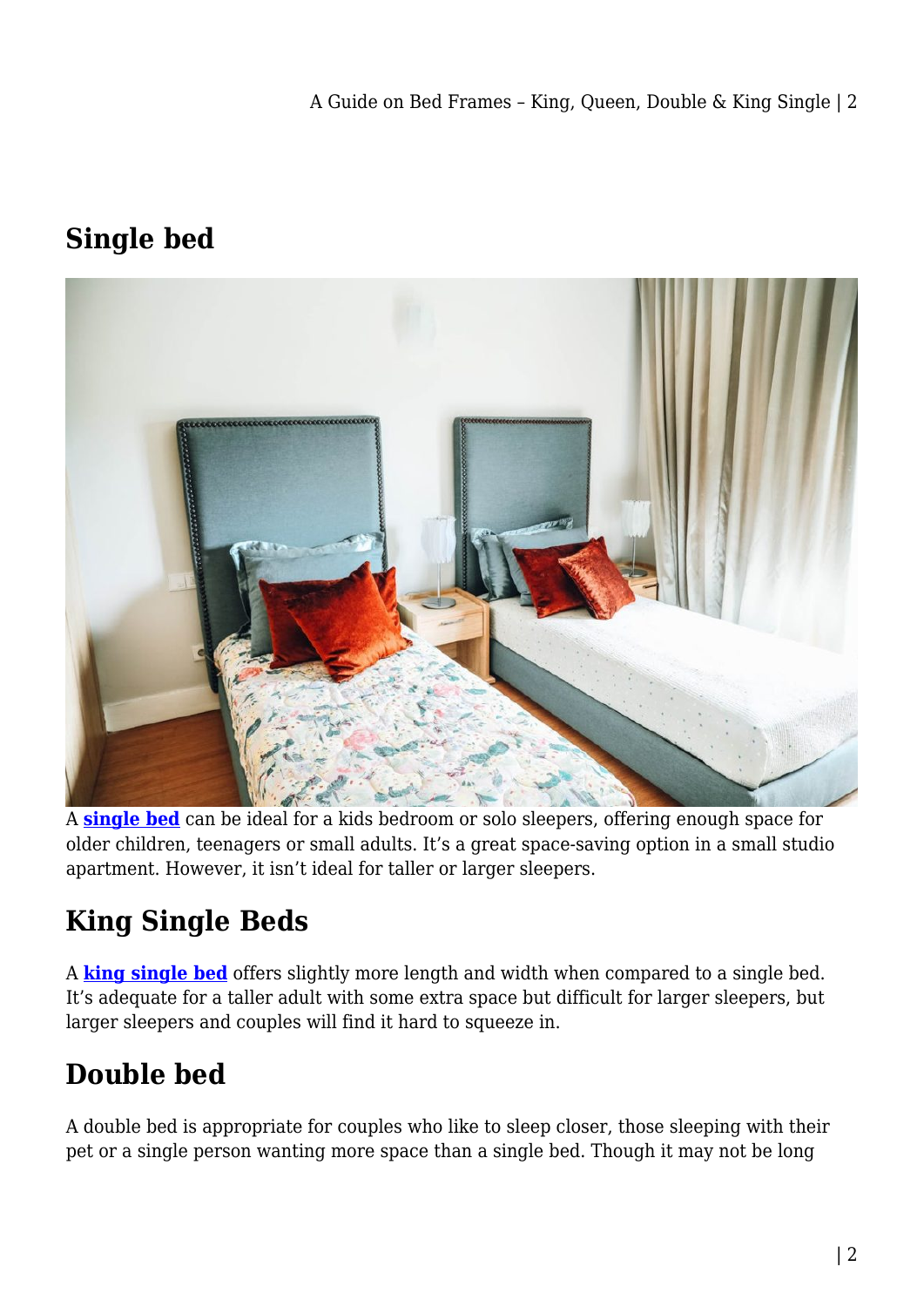enough for tall people. Couples may not find it suitable due to its limited space.

# **Queen bed**

Commonly used, Aussie couples prefer using it as a **[queen bed frame](https://shopystore.com.au/furniture/beds/bed-frames/queen-bed-frames/)** offers ample space for two people or those sharing their bed with a large pet. It's an excellent option for a single person who is too tall for a double bed.

# **King bed**



People who spread out and sleep or two large adults and a child or a large pet find it suitable for them. A king bed also helps minimize the sleep disturbances when your partner moves around.